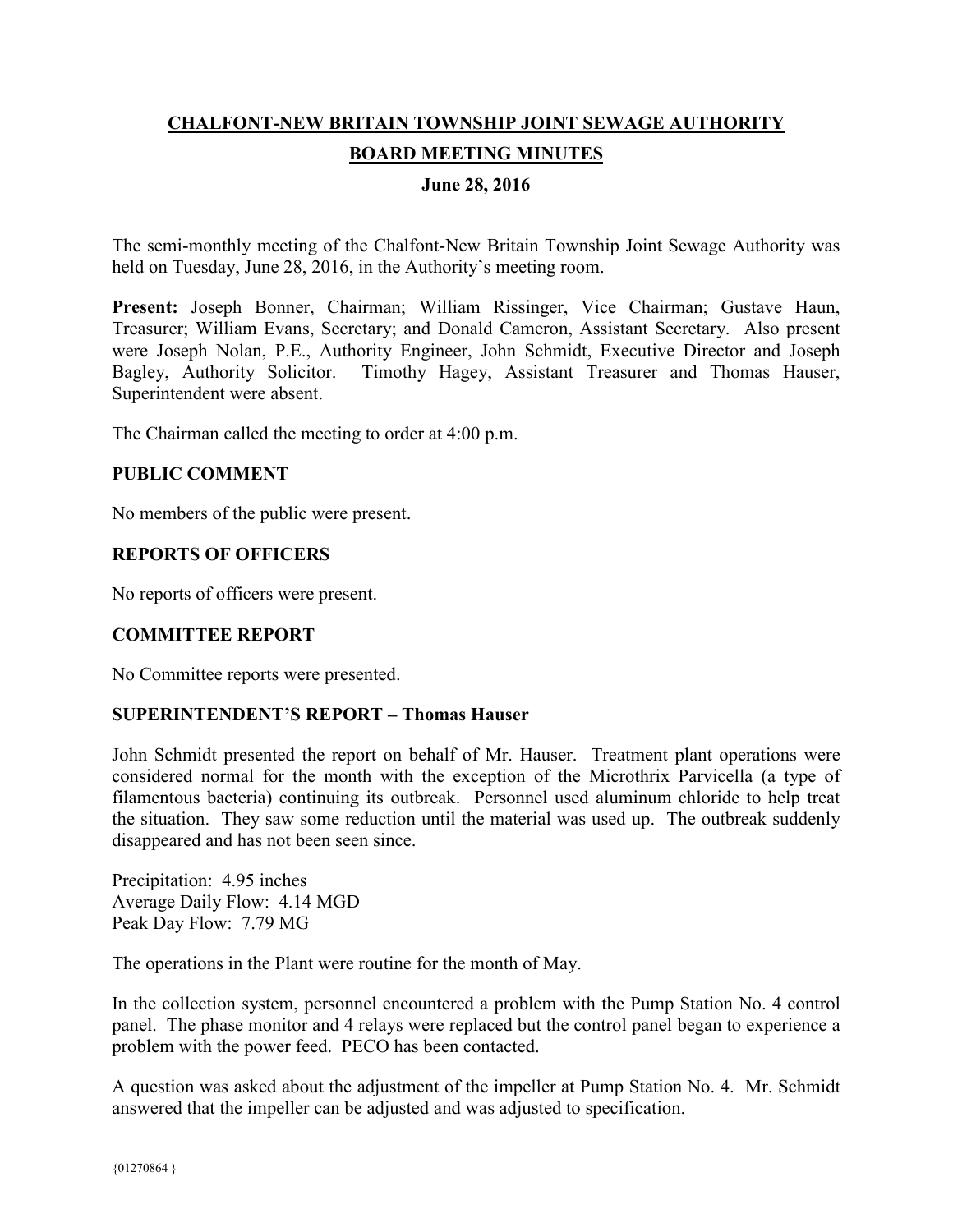Personnel walked down the interceptor to locate all manholes and check what can be mowed with a brush hog.

The old handwritten TV sheets were entered into the computer system one sheet at a time. Personnel "summerized" the snow removal equipment.

# **EXECUTIVE DIRECTOR'S REPORT – John E. Schmidt**

Mr. Schmidt discussed the Fiscal Year-end Budget Report ending May 31, a copy of which was previously distributed to the Board. Mr. Schmidt stated that the auditors are still performing their work so none of the numbers in the fiscal year-end budget are final. Mr. Schmidt reviewed several highlights including revenues received over budgeted figures, the amount received from DEP as a result of TMDL litigation, the total amount of tapping fees received for the year, funds expended to PennDOT for the Bristol Road Project and other items. Mr. Schmidt discussed the total fund balance in Fund No. 3 for Capital Infrastructure Projects of 7.4 million dollars and an estimated figure for the coming fiscal year of approximately 6.8 million dollars. Mr. Schmidt reviewed the detail of Fund No. 1 (operating), Fund No. 2 (equipment additions and replacements) and Fund No. 3 (Capital Infrastructure Projects).

There was a question from the Board regarding computer hardware referenced in the Report being part of the SCADA system or not. Mr. Schmidt confirmed that the reference to computer hardware under Fund No. 2 is for office equipment not part of the SCADA system. Mr. Schmidt reported that computers are depreciated over five (5) years. Computers used to be capitalized but now are usually too small an amount to be capitalized.

Mr. Schmidt next reviewed a developer's agreement received for the Patriot Station land development which will be a newly-constructed apartment building in downtown Chalfont. The name of the developer is JERC Partners. Mr. Schmidt reported that tapping fees of \$171,428.00 plus two (2) signed copies of a Developer's Agreement and escrow money had just been received by the Authority for the project. Mr. Schmidt recommended that the Developer's Agreement be approved. The Project is for sixty-nine (69) dwelling units on Park Avenue in an apartment building.

**MOTION:** It was **MOVED** by Mr. Cameron and **SECONDED** by Mr. Rissinger to accept the Developer's Agreement with JERC Partners for Patriot Station. The Motion was unanimously adopted.

Mr. Schmidt reported that a sign permit application had been submitted to Doylestown Township.

Mr. Schmidt asked if there were any comments to the June 14 minutes. None were presented.

# **ENGINEER'S REPORT – Joseph Nolan, P.E.**

Mr. Nolan reported that the Contractor for the Phase III Project is now on site. There was some work involving the demolition of the digester cover which has taken place. Temporary fencing has been erected. CKS is reviewing all electrical submittals and some temporary connections